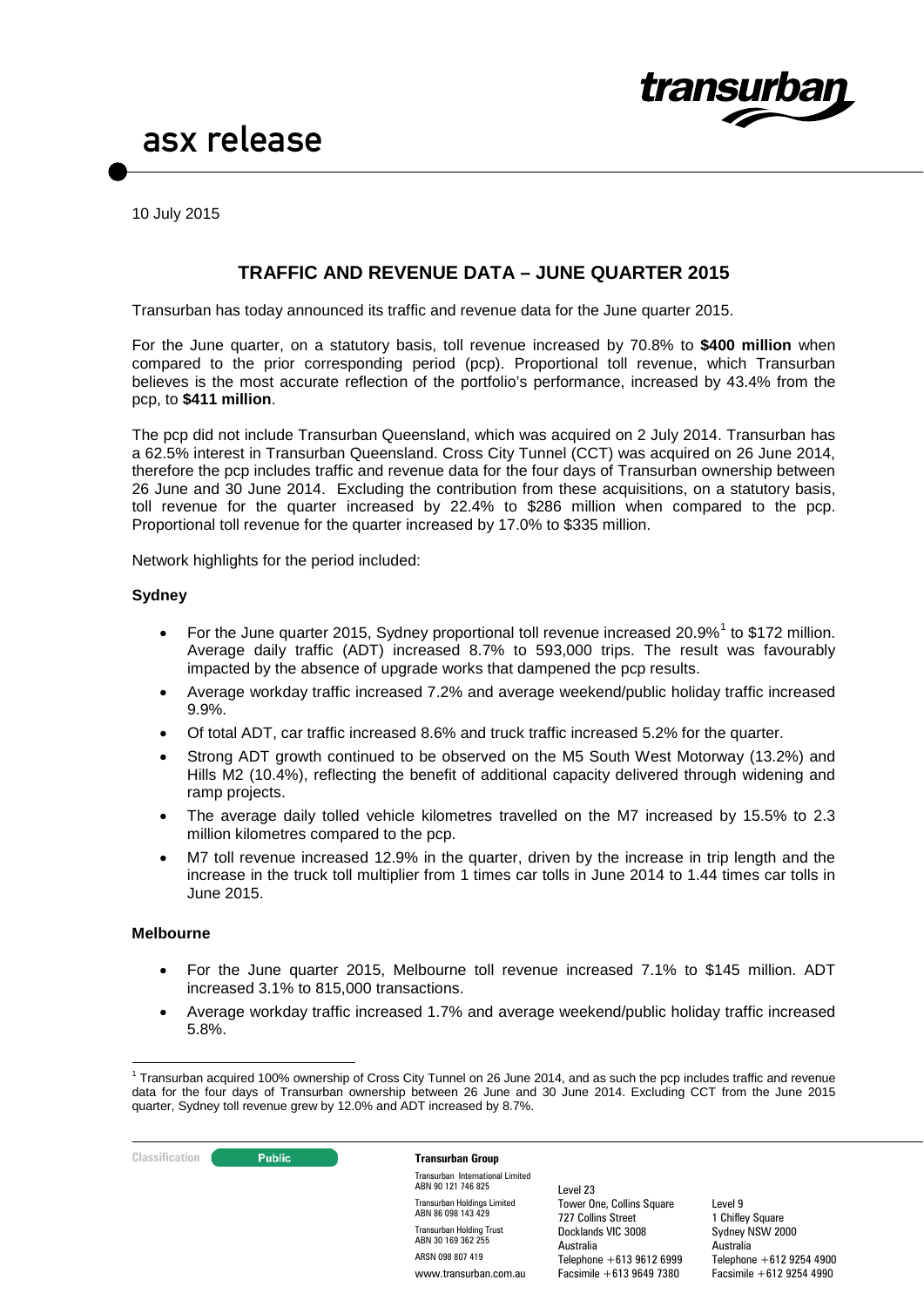

• Of total ADT, car traffic increased 2.2% and truck traffic increased 3.4%.

### **Brisbane**

- For the June 2015 quarter, Brisbane proportional toll revenue increased 9.1% to \$63 million. ADT increased 4.9% to 308,000 trips.
- Average workday traffic increased 4.7% and average weekend/public holiday traffic increased 3.5% for the quarter.
- Of total ADT, car traffic increased 4.8% and truck traffic increased 5.0% for the quarter.
- For the quarter, Clem7 toll revenue increased 6.5% and ADT increased 3.7%, compared to the pcp.
- Logan Motorway toll revenue increased 11.4% to \$38 million for the quarter. ADT increased 6.1% to 156,000 trips. The Logan Motorway was free of construction in the quarter.
- Legacy Way opened to traffic on 25 June 2015. Transurban Queensland reached financial close on the acquisition of Legacy Way on 29 June 2015. Opening traffic and revenue for the first two days of operation, post financial close, were not material to the Group result.

#### **Northern Virginia**

- Average workday toll revenue for the June quarter 2015 on the 495 Express Lanes increased 60.4% to \$187,000. The average dynamic toll price for the quarter was US\$3.92.
- 95 Express Lanes have now been in operations for six months. Traffic continued to perform well against expectations. Average workday toll revenue for the quarter was \$209,000. The average dynamic toll price for the quarter was US\$5.48.
- On 30 June 2015, Transurban acquired the remaining equity interest in the co-investment vehicle DRIVe, which holds investments in the 95 Express Lanes and 495 Express Lanes. This acquisition increased Transurban's equity interest to 100% in both the 95 Express Lanes and 495 Express Lanes from 77.5% and 94% respectively. The acquisition did not impact the June quarter results.

Full traffic and revenue information for the June quarter and FY15 is attached.

 $USL \subset$ 

**Amanda Street** Company Secretary

**Investor enquiries Henry Byrne** General Manager, Investor Relations and Corporate Affairs +61 438 564 245

**Classification Constitution Transurban Group** 

Transurban International Limited ABN 90 121 746 825 Transurban Holdings Limited ABN 86 098 143 429 Transurban Holding Trust ABN 30 169 362 255 ARSN 098 807 419 corporate@transurban.com

www.transurban.com

Level 23 Tower One, Collins Square 727 Collins Street Docklands Victoria 3008 Australia Telephone +613 8656 8900 Facsimile +613 9649 7380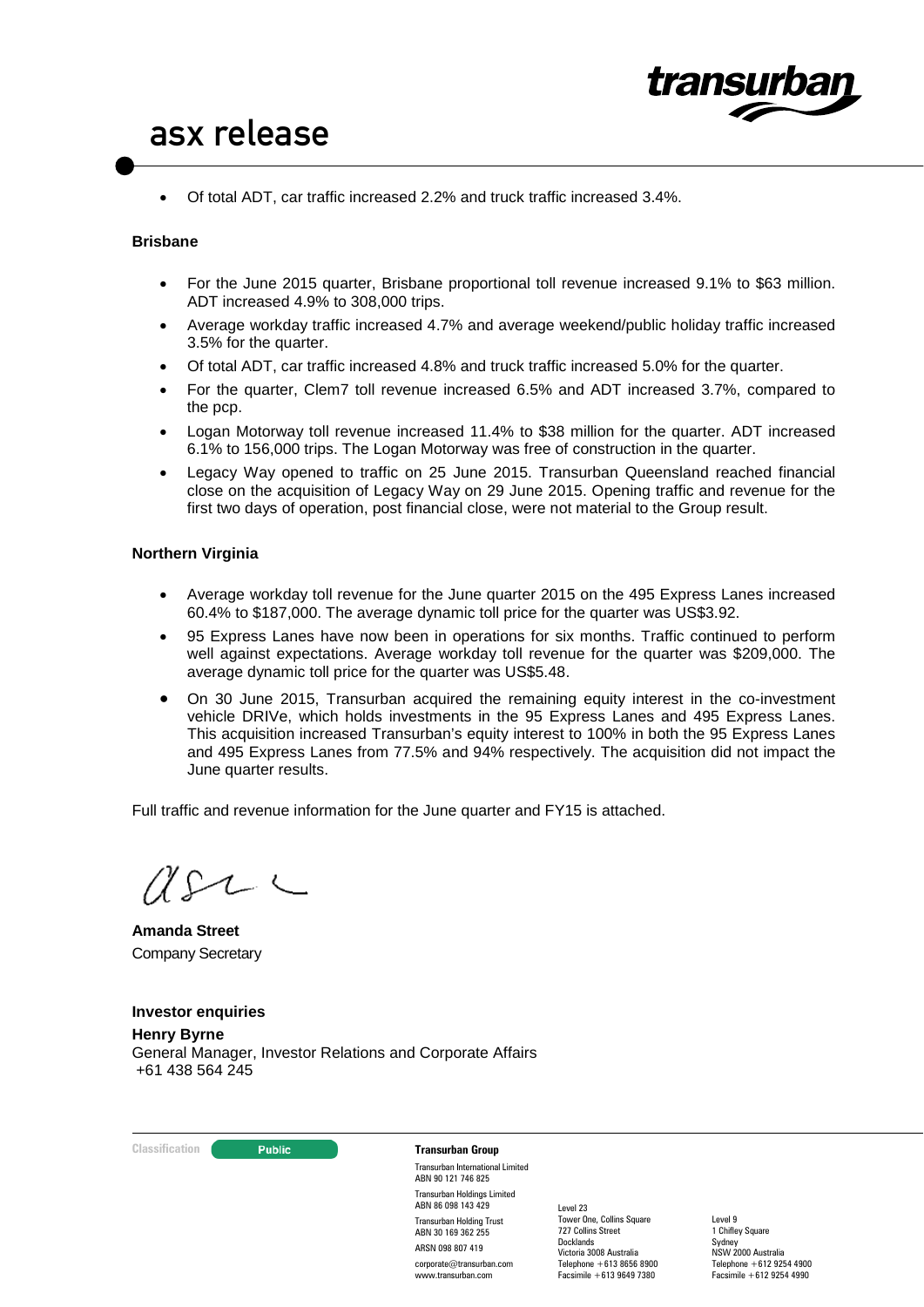

### **Appendix 1 – Traffic and revenue performance[2](#page-2-0)**

| June quarter          | <b>Proportional toll revenue</b>             | <b>ADT</b>             |  |
|-----------------------|----------------------------------------------|------------------------|--|
|                       | % change                                     | % change               |  |
| Melbourne             | 7.1%                                         | 3.1%                   |  |
| Sydney <sup>3</sup>   | 20.9%                                        | 8.7%                   |  |
| <b>Brisbane</b>       | 9.1%                                         | 4.9%                   |  |
| Northern Virginia     | 247.6%                                       | 145.7%                 |  |
|                       |                                              |                        |  |
| <b>FY15</b>           | <b>Proportional toll revenue</b><br>% change | <b>ADT</b><br>% change |  |
| Melbourne             | 7.8%                                         | 3.0%                   |  |
| Sydney <sup>3</sup>   | 21.2%                                        | 7.7%                   |  |
| Brisbane <sup>4</sup> | 14.5%                                        | 2.7%                   |  |
| Northern Virginia     | 206.5%                                       | 139.7%                 |  |

<span id="page-2-0"></span><sup>2</sup> All percentage changes are to the pcp.

<span id="page-2-1"></span><sup>3</sup> Transurban acquired 100% ownership of Cross City Tunnel on 26 June 2014, and as such the pcp includes traffic and revenue data for the four days of Transurban ownership between 26 June and 30 June 2014.<br><sup>4</sup> Queensland Motorways reached financial close for Clem7 and Go Between Bridge on 13 December 2013 and 24 December

**Classification** 

Transurban International Limited ABN 90 121 746 825 Transurban Holdings Limited ABN 86 098 143 429 Transurban Holding Trust ABN 30 169 362 255 ARSN 098 807 419 corporate@transurban.com www.transurban.com

Level 23 Tower One, Collins Square 727 Collins Street Docklands Victoria 3008 Australia Telephone +613 8656 8900 Facsimile +613 9649 7380

<span id="page-2-2"></span><sup>2013,</sup> respectively. As a result these assets were only included for part of the pcp.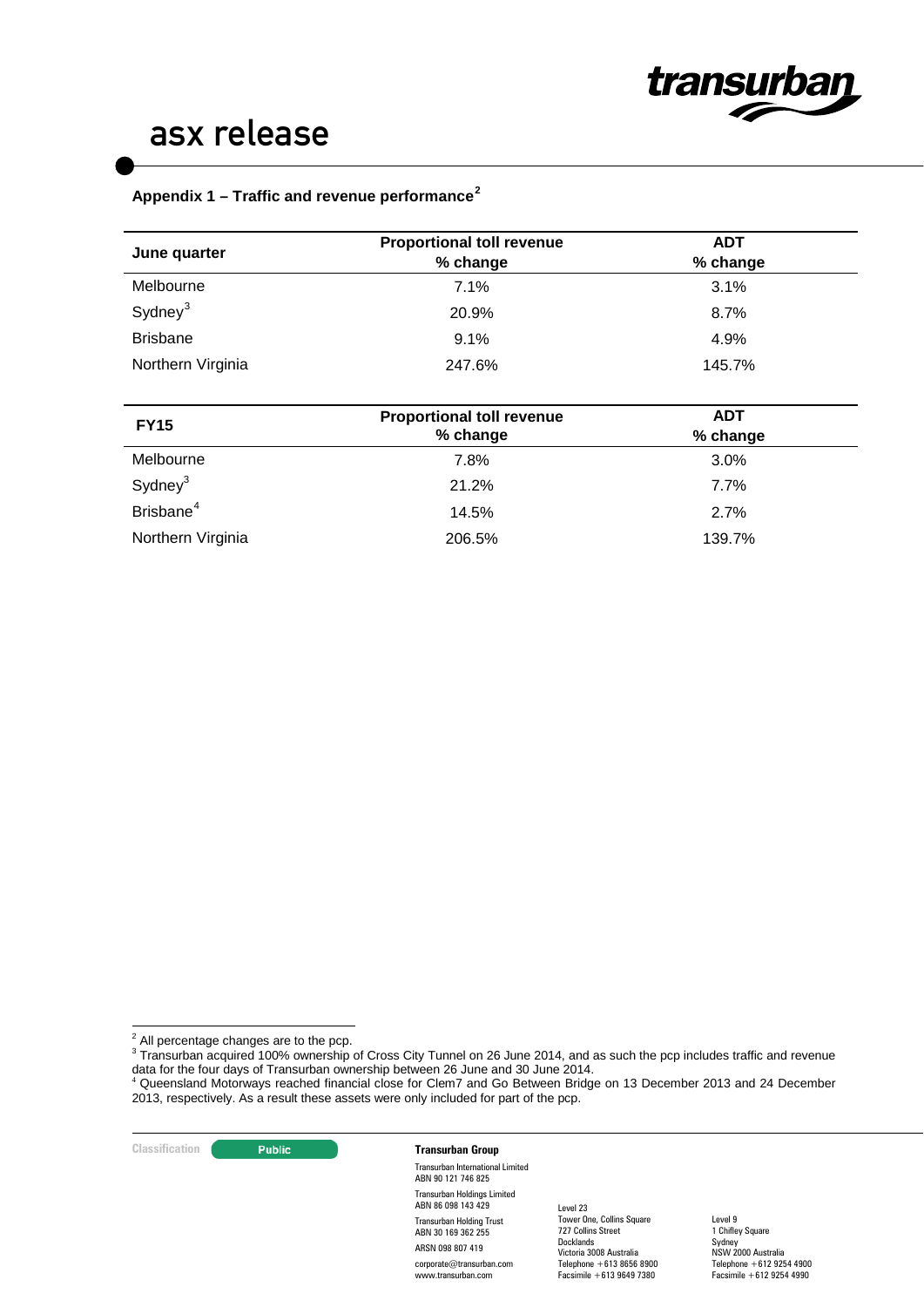

### **Appendix 2 – Traffic and revenue data – June quarter**

| <b>Asset</b>                    | Ownership |                                                       | <b>Jun 15</b><br>quarter | <b>Jun 14</b><br>quarter | $\frac{9}{6}$<br>change | <b>FY15</b> | <b>FY14</b> | $\%$<br>change |
|---------------------------------|-----------|-------------------------------------------------------|--------------------------|--------------------------|-------------------------|-------------|-------------|----------------|
| CityLink                        | 100%      | <b>Total Toll Revenue</b><br>(\$AUDm)<br>(net of GST) | \$145                    | \$136                    | 7.1%                    | \$577       | \$535       | 7.8%           |
|                                 |           | <b>Average Daily</b><br>Transactions<br>(000)         | 815                      | 791                      | 3.1%                    | 816         | 793         | 3.0%           |
|                                 |           |                                                       |                          |                          |                         |             |             |                |
| Hills M <sub>2</sub>            | 100%      | <b>Total Toll Revenue</b><br>(\$AUDm)<br>(net of GST) | \$57                     | \$50                     | 12.1%                   | \$221       | \$193       | 14.7%          |
|                                 |           | <b>Average Daily Trips</b><br>(000)                   | 118                      | 107                      | 10.4%                   | 116         | 104         | 11.4%          |
|                                 |           |                                                       |                          |                          |                         |             |             |                |
| Lane Cove Tunnel/<br><b>MRE</b> | 100%      | <b>Total Toll Revenue</b><br>(\$AUDm)<br>(net of GST) | \$19                     | \$18                     | 7.8%                    | \$75        | \$69        | 9.3%           |
|                                 |           | <b>Average Daily Trips</b><br>('000)                  | 82                       | 77                       | 6.1%                    | 81          | 76          | 6.4%           |
|                                 |           |                                                       |                          |                          |                         |             |             |                |
| Cross City Tunnel <sup>5</sup>  | 100%      | <b>Total Toll Revenue</b><br>(\$AUDm)<br>(net of GST) | \$13                     | N/A                      | N/A                     | \$55        | N/A         | N/A            |
|                                 |           | <b>Average Daily Trips</b><br>(000)                   | 36                       | 33                       | 8.5%                    | 36          | 33          | 10.4%          |
|                                 |           |                                                       |                          |                          |                         |             |             |                |
| M1 Eastern<br>Distributor       | 75.1%     | <b>Total Toll Revenue</b><br>(\$AUDm)<br>(net of GST) | \$29                     | \$26                     | 8.0%                    | \$113       | \$105       | 7.0%           |
|                                 |           | <b>Average Daily Trips</b><br>(000)                   | 53                       | 51                       | 3.6%                    | 53          | 52          | 2.3%           |
|                                 |           |                                                       |                          |                          |                         |             |             |                |
| Westlink M7                     | 50%       | <b>Total Toll Revenue</b><br>(\$AUDm)<br>(net of GST) | \$69                     | \$59                     | 16.3%                   | \$261       | \$231       | 12.9%          |
|                                 |           | <b>Average Daily Trips</b><br>(000)                   | 167                      | 156                      | 7.0%                    | 165         | 154         | 7.1%           |

**Classification Transurban Group** 

Transurban International Limited ABN 90 121 746 825 Transurban Holdings Limited ABN 86 098 143 429 Transurban Holding Trust ABN 30 169 362 255 ARSN 098 807 419 corporate@transurban.com www.transurban.com

Level 23 Tower One, Collins Square 727 Collins Street Docklands Victoria 3008 Australia Telephone +613 8656 8900 Facsimile +613 9649 7380

<span id="page-3-0"></span><sup>5</sup> Transurban acquired 100% ownership of Cross City Tunnel on 26 June, 2014. Toll revenue data prior to Transurban ownership is not provided. Revenue received for four days of FY14 was \$668,000, deemed immaterial compared to overall revenue.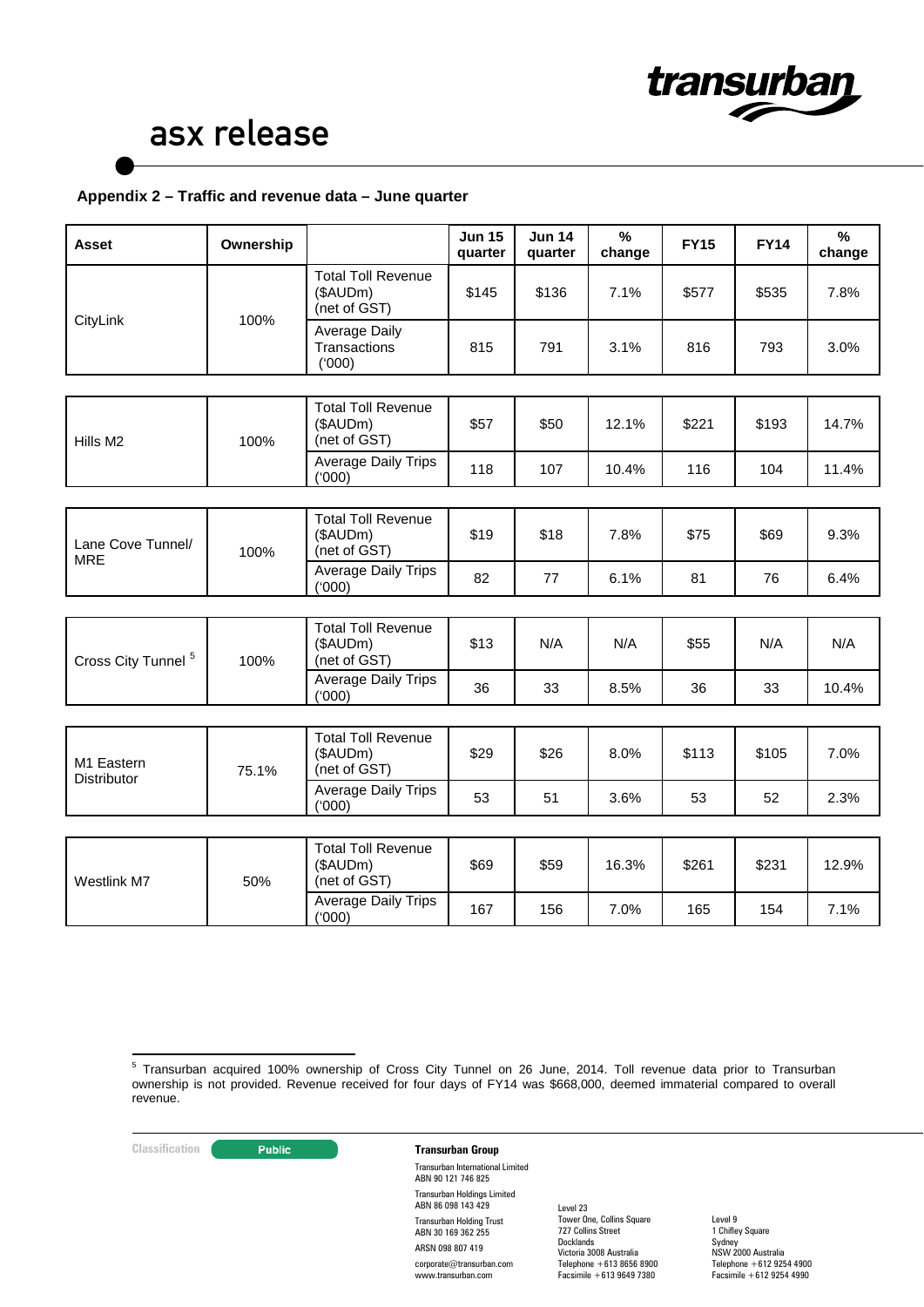

| <b>Asset</b>                           | Ownership |                                                       | <b>Jun 15</b><br>quarter | <b>Jun 14</b><br>quarter | $\frac{9}{6}$<br>change | <b>FY15</b> | <b>FY14</b> | $\%$<br>change |
|----------------------------------------|-----------|-------------------------------------------------------|--------------------------|--------------------------|-------------------------|-------------|-------------|----------------|
| M5 South West<br>Motorway <sup>6</sup> | 50%       | <b>Total Toll Revenue</b><br>(\$AUDm)<br>(net of GST) | \$54                     | \$48                     | 12.9%                   | \$203       | \$187       | 8.3%           |
|                                        |           | Average Daily Trips<br>(1000)                         | 137                      | 121                      | 13.2%                   | 130         | 121         | 7.5%           |
|                                        |           |                                                       |                          |                          |                         |             |             |                |
| Gateway Motorway                       | 62.5%     | <b>Total Toll Revenue</b><br>(\$AUDm)<br>(net of GST) | \$48                     | \$44                     | 8.1%                    | \$189       | \$177       | 6.9%           |
|                                        |           | Average Daily Trips<br>(000)                          | 113                      | 109                      | 3.7%                    | 112         | 108         | 3.8%           |
|                                        |           |                                                       |                          |                          |                         |             |             |                |
| Logan Motorway                         | 62.5%     | <b>Total Toll Revenue</b><br>(\$AUDm)<br>(net of GST) | \$38                     | \$34                     | 11.4%                   | \$147       | \$139       | 5.6%           |
|                                        |           | Average Daily Trips<br>(000)                          | 156                      | 147                      | 6.1%                    | 152         | 149         | 2.3%           |
|                                        |           |                                                       |                          |                          |                         |             |             |                |
| Go Between<br>Bridge <sup>7</sup>      | 62.5%     | <b>Total Toll Revenue</b><br>(\$AUDm)<br>(net of GST) | \$3                      | \$3                      | 8.2%                    | \$12        | N/A         | N/A            |
|                                        |           | Average Daily Trips<br>(000)                          | 12                       | 11                       | 3.1%                    | 12          | 12          | 2.1%           |
|                                        |           |                                                       |                          |                          |                         |             |             |                |
| Clem7 <sup>8</sup>                     | 62.5%     | <b>Total Toll Revenue</b><br>(\$AUDm)<br>(net of GST) | \$12                     | \$11                     | 6.5%                    | \$47        | N/A         | N/A            |
|                                        |           | Average Daily Trips<br>(000)                          | 27                       | 26                       | 3.7%                    | 27          | 27          | 0.5%           |

**Classification** 

Transurban International Limited ABN 90 121 746 825 Transurban Holdings Limited ABN 86 098 143 429 Transurban Holding Trust ABN 30 169 362 255 ARSN 098 807 419 corporate@transurban.com www.transurban.com

Level 23 Tower One, Collins Square 727 Collins Street Docklands Victoria 3008 Australia Telephone +613 8656 8900 Facsimile +613 9649 7380

<span id="page-4-0"></span> $6$  Revenue percentage growth on M5 South West Motorway was impacted this period by a contractual revenue payment in the June 2014 quarter for construction vehicles, which were not counted in the corresponding traffic result. For comparison purposes, excluding this revenue from the June 2014 quarter, revenue in the June 2015 quarter grew by 15.2% and FY15

<span id="page-4-1"></span>revenue grew by 8.9%.<br><sup>7</sup> Queensland Motorways reached financial close for Go Between Bridge on 24 December 2013. As a result this asset was only included for part of the YTD pcp. Toll revenue data prior to Queensland Motorways ownership are not provided.<br><sup>8</sup> Queensland Motorways reached financial close for Clem7 on 13 December 2013. As a result this asset was only

<span id="page-4-2"></span>part of the YTD pcp. Toll revenue data prior to Queensland Motorways ownership are not provided.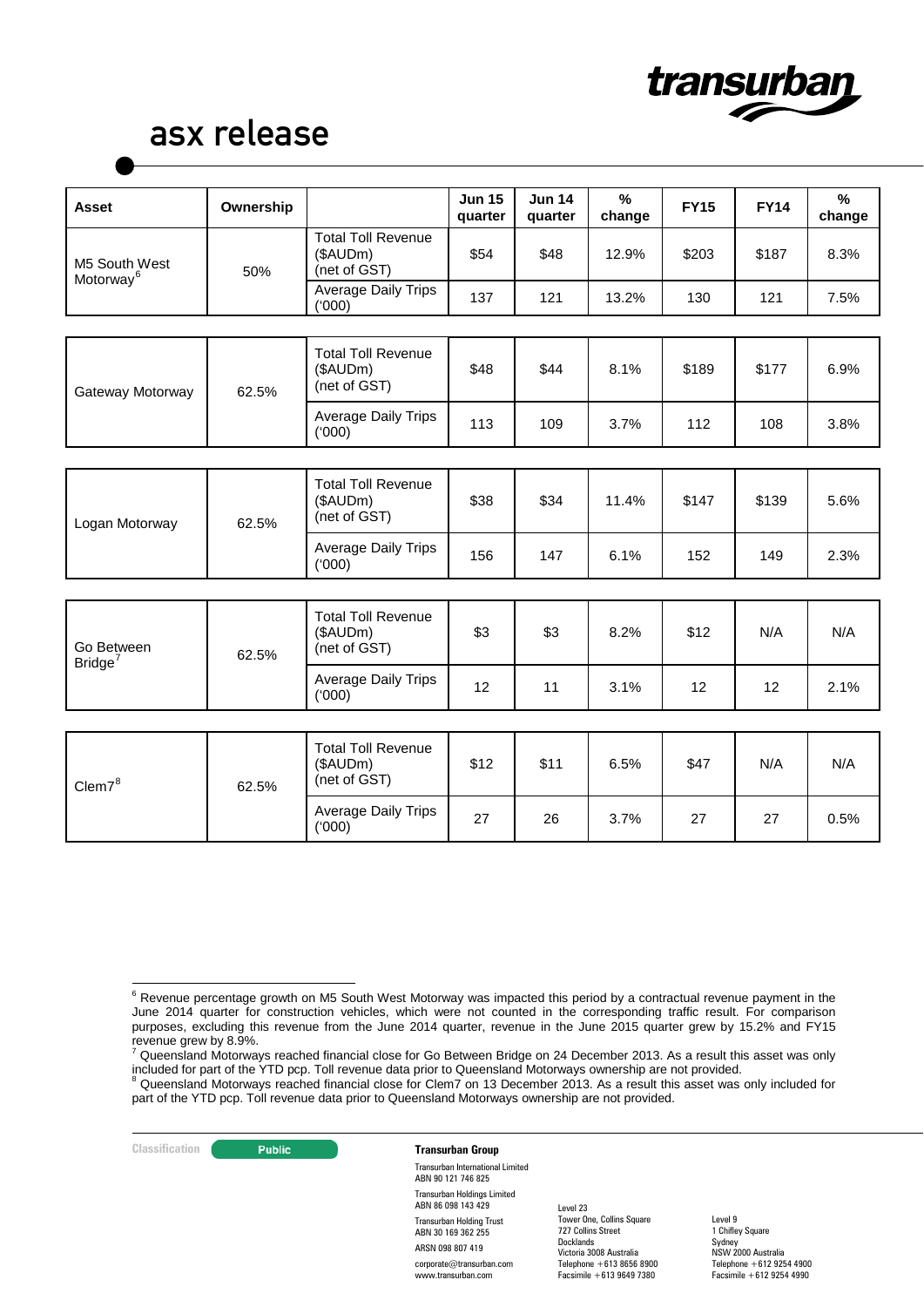

| <b>Asset</b>                           | Ownership |                                       | <b>Jun 15</b><br>quarter | <b>Jun 14</b><br>quarter | %<br>change | <b>FY15</b> | <b>FY14</b> | %<br>change |
|----------------------------------------|-----------|---------------------------------------|--------------------------|--------------------------|-------------|-------------|-------------|-------------|
| 495 Express<br>Lanes $^{\mathfrak{g}}$ | 94%       | <b>Total Toll Revenue</b><br>(\$USDm) | \$13                     | \$8                      | 57.7%       | \$38        | \$25        | 55.7%       |
|                                        |           | Average Daily Trips<br>(000)          | 42                       | 35                       | 19.1%       | 36          | 31          | 16.6%       |
|                                        |           |                                       |                          |                          |             |             |             |             |
| 95 Express Lanes <sup>9</sup>          | 77.5%     | <b>Total Toll Revenue</b><br>\$USDm)  | \$15                     | N/A                      | N/A         | \$24        | N/A         | N/A         |
|                                        |           | <b>Average Daily Trips</b><br>(000)   | 45                       | N/A                      | N/A         | 38          | N/A         | N/A         |

<span id="page-5-0"></span><sup>9</sup> On 30 June 2015, Transurban acquired the remaining equity interest in both the 95 Express Lanes and 495 Express Lanes. The acquisition did not impact the June quarter results.

## **Classification Transurban Group**

Transurban International Limited ABN 90 121 746 825 Transurban Holdings Limited ABN 86 098 143 429 Transurban Holding Trust ABN 30 169 362 255 ARSN 098 807 419 corporate@transurban.com www.transurban.com

Level 23 Tower One, Collins Square 727 Collins Street Docklands Victoria 3008 Australia Telephone +613 8656 8900 Facsimile +613 9649 7380